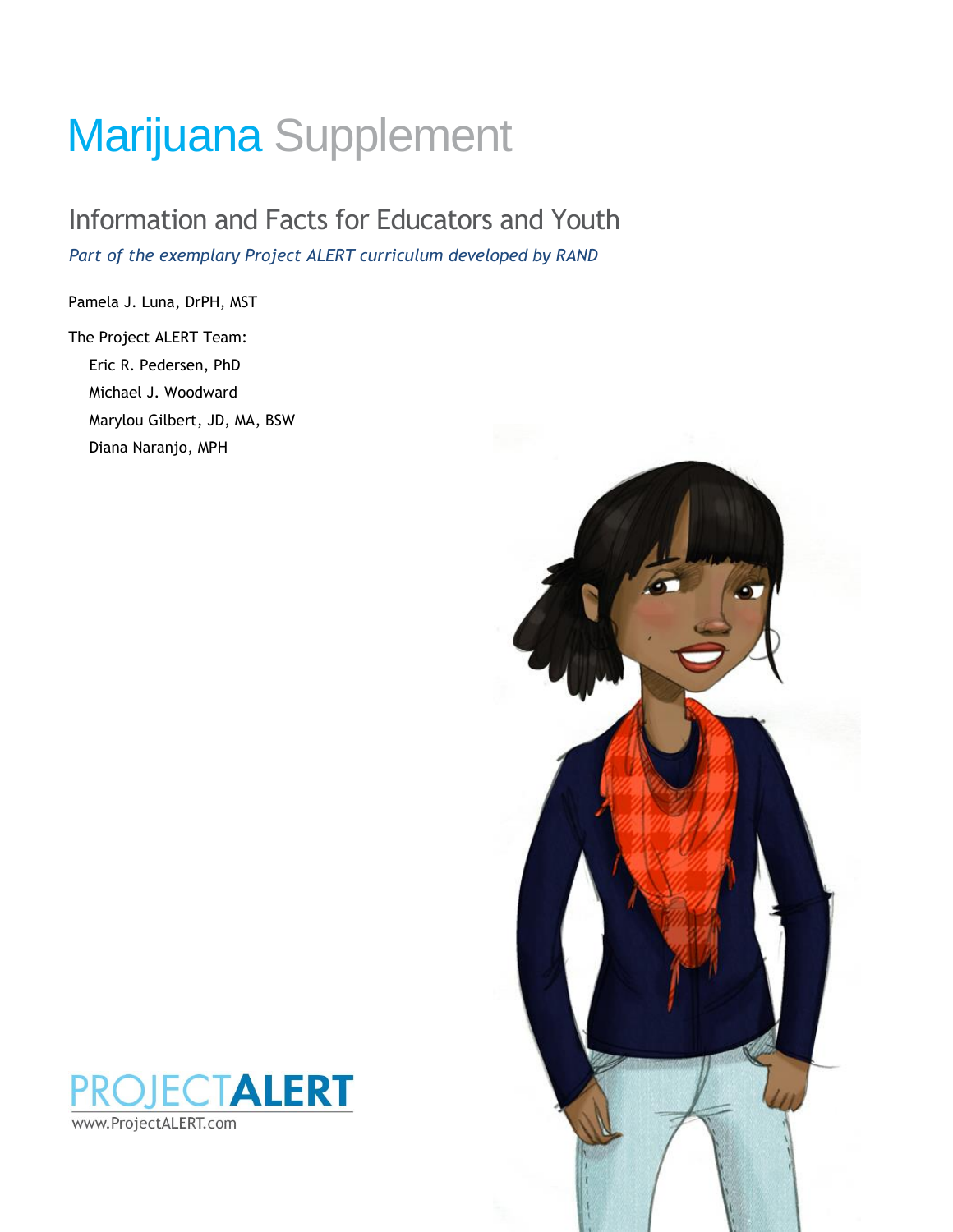## Marijuana: Information and Facts for Educators and Youth

## What Is Marijuana?

*Cannabis sativa*, the plant commonly known as marijuana, has been around since ancient times. Today, there are many street names for marijuana such as *weed, pot, ganja, buds, reefer, chronic, grass*, and *cannabis*. The leaves and flower buds of the plant have a unique look and shape, and the color usually ranges from brown to green.

## Why Does It Make People "High"?

The main psychoactive (or "mind-altering") ingredient in marijuana is a chemical named *delta-9-tetrahydro-cannabinol*, or THC. Another key ingredient is *cannabidiol*, or CBD. CBD is nonpsychoactive, or "not mind-altering," and does not cause the feeling of being "high." Marijuana can be specially grown to create different "varieties" that contain higher and lower amounts of THC and CBD, depending on how the drug is intended to be used. The amount of THC in the marijuana grown today for recreational use is, on average, 7 times higher than the THC found in plants grown in the 1970s.

THC, with its natural mind-altering properties, can significantly affect how the brain works. When inhaled or smoked, THC moves almost instantly from the lungs into the blood stream. If it is eaten or drunk, it will enter the bloodstream through the digestive tract; this means the body absorbs the THC more slowly and usually causes the effects to be



*cannabis leaves and buds*



felt over a longer period of time. From the bloodstream, THC quickly heads to areas of the brain that are responsible for judgment, decisionmaking, coordination, memory, and motor functions. It can take several hours for the high to wear off; on average, the effects are felt for about  $\mu$  hours if inhaled and about 8 hours if it is eaten or drunk.

## How Do People Use Marijuana?

*marijuana "joint"*



*marijuana "blunt"*

Marijuana is used in a variety of ways. Some users roll up the dried flower buds, stems, and leaves of the plant in special paper (commonly called *papers* or *zigzags*) and smoke it like a cigarette called a *joint*, or in a larger rolled paper like a cigar called a *blunt*.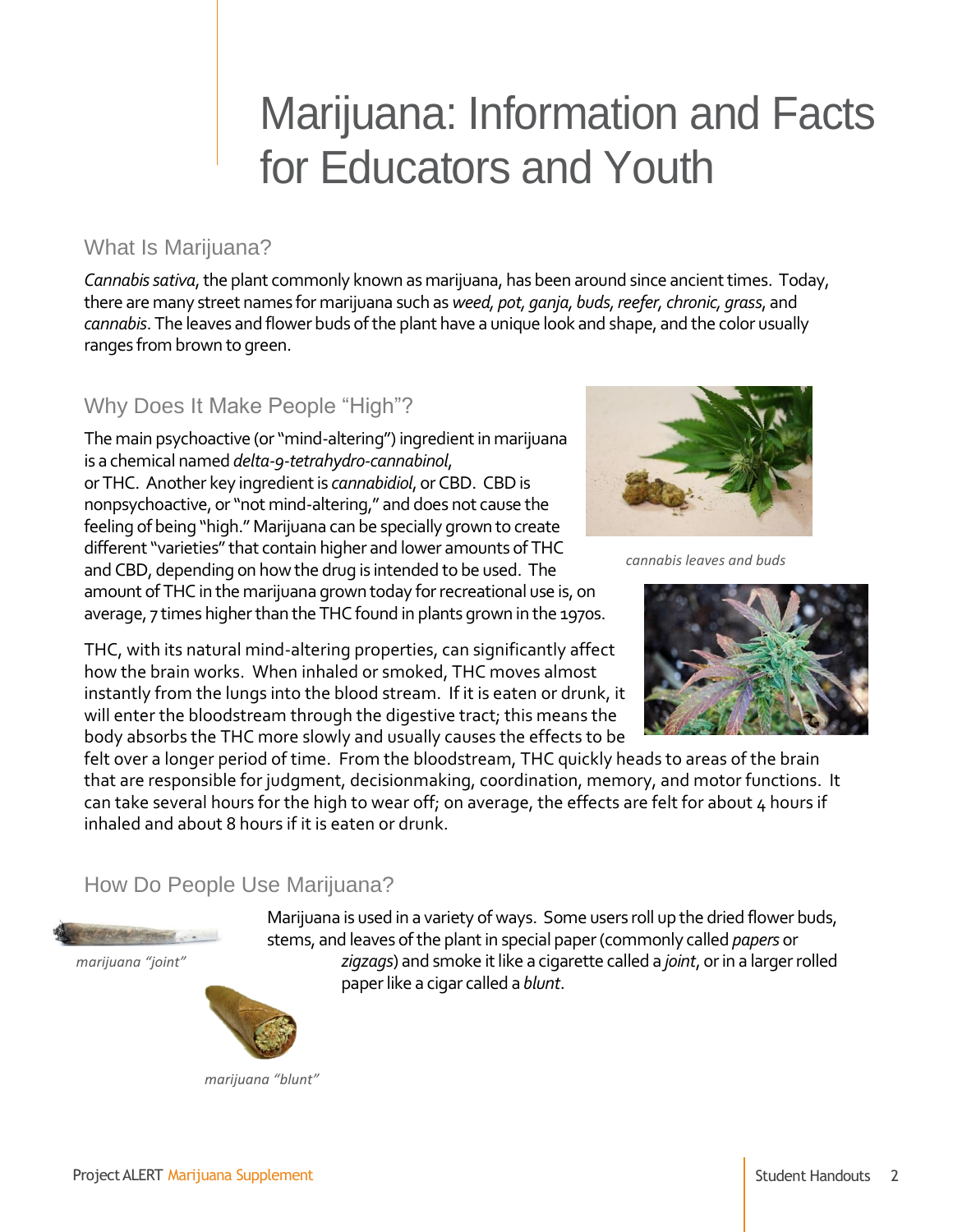

*cannabis tea*

Marijuana can also be smoked in a regular pipe or in water pipes called bongs and vaporizers. People may also consume marijuana by eating it. These edibles are mixed into foods such as brownies, cookies, and candies. Cannabis leaves can also be steeped in hot water and drunk like a tea.

Marijuana resin, with names like *wax, honey, budder, or hash oil,* is the waxy residue that can build up on the sides of a device like a pipe or bong after



*water pipe ("bong")*

marijuana is smoked. It is yellowish to brown in color, can be very strong in this form, and can be smoked or eaten. Marijuana oil is also found in the cannabis plant. The oil can be poured into a vaporizerlike an e-cigarette and smoked, or it can be dried and hardened into a substance

called *dab* or *shatter*that is heated, then vaporized and inhaled.

## Does Marijuana Affect Everyone in the Same Way?



*marijuana oil*

No. The amount of THC that the body absorbs through using marijuana depends on many things, including whether it is inhaled or eaten, if marijuana resins or oils

are used, the amount consumed (dosage), and the strength of the plant variety. Also, individual characteristics of a user can impact marijuana's effects, such as prior use of the drug, body type and size, whether one is a male or female, and if marijuana use is combined with the use of other drugs or alcohol.



*marijuana cookies ("edibles")*

## Are There Other Effects Besides a "High"?

THC is a mind-altering chemical, affecting users in many ways as it enters areas of the brain which control all body functions, senses, and the ability to think and learn. Some may think the high from marijuana is fun while others find it unsettling or frightening. Since body and brain development are still underway in youth (until around age 25), exposing the brain to THC is especially risky, and, typically, the more exposure the greater the risk. Difficulty remembering, learning, thinking, and lower academic performance are not the only negative effects on teens who use marijuana; studies also show lower rates of high school graduation, a drop in IQ, and a higher chance of mental problems including schizophrenia, depression, panic attacks, anxiety, and a greater risk of becoming addicted to marijuana and other drugs into adulthood compared to those who do not use the drug.

Some of the short-term effects of marijuana use are:

- altered senses (for example, seeing brighter colors)
- altered sense of time (things may seem slower and distorted)
- changes in mood (such as giggling, anger, paranoia, or relaxation)
- impaired body movement (loss of coordination and slowed reflexes)
- difficulty with thinking, problem-solving, and judgment
- impaired memory and remembering details
- increased appetite and dry mouth
- taking unnecessary or dangerous risks (for example, feeling uninhibited or acting careless)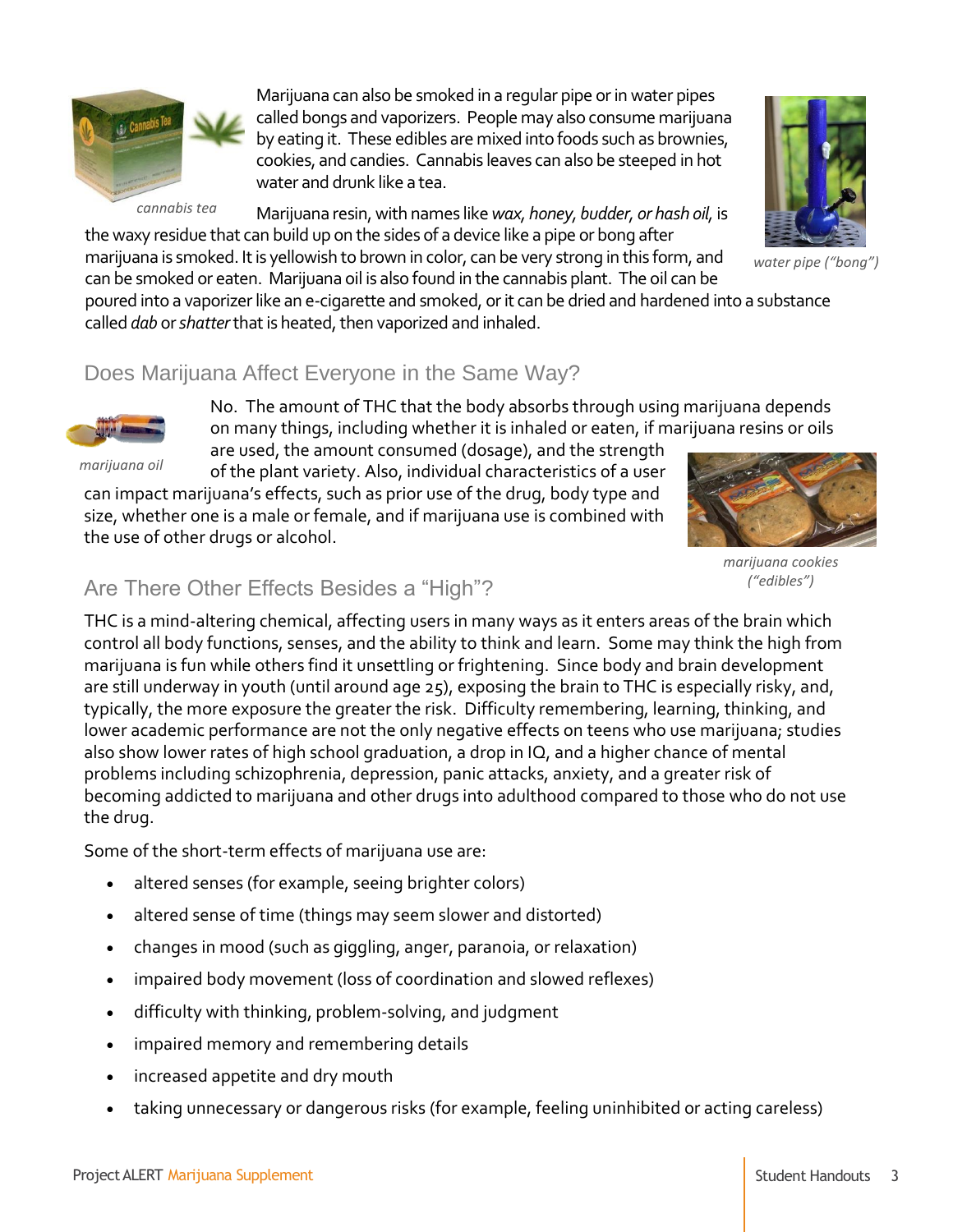## Are There Long-term Effects of Using Marijuana?

Regular, long-term regular use of marijuana—starting in the teen years—may interfere with brain development and may lower one's IQ, which means the brain may not reach its full potential. There is also the risk of developing a cannabis use disorder or addiction if someone uses marijuana regularly.

Research studies continue to provide important information about the effects of marijuana. When investigating the impacts of any drug, make sure to seek out trusted and reliable sources who publish their research in respected reports and scientific journals. People or organizations who may profit from the sale of marijuana or related products are not the best sources of information, as the desire for profit puts them at risk for a conflict of interest. See page 8 for a list of articles, reports, and web sites that support many reliable research studies.

## Important Questions Answered

#### *Is just trying marijuana once or using it occasionally ok?*

Using drugs is a serious decision and should not be done without careful consideration of the possible consequences. Even using it once comes with risks, and occasional use increases those risks. For example, it is illegal for teens to use alcohol or marijuana in the U.S. and in many other countries. There could be consequences at school such as getting suspended or expelled. There is also the added stress or worry about getting caught using it or having it in your possession. Negative short-term effects on judgment, coordination, and behavior could lead to more serious health problems.

Depending on where you live (laws can be different depending on the state you live in), testing positive for marijuana could also prevent you from getting certain jobs. In fact, even posting seemingly "innocent" drug references on social media sites (like Facebook or Instagram) or posting photos where you appear to be using marijuana can affect an employer's decision to consider a job applicant, a coach's decision to put you on a team, or your chances of getting into a college.

Many companies and sports teams will conduct random drug tests on employees and team members. If a test comes up positive for marijuana or other drugs, you could be fired or kicked off a team. If you are driving a vehicle under the influence and have an accident or get a traffic ticket, law enforcement can require that you be tested periodically for drugs including THC. If you test positive again, the courts can force you to pay huge fines, make you take drug counseling classes, or even take away your license, depending upon the offense and the state you live in.

#### *Is using marijuana safer than drinking alcohol?*

This is not something that can be easily compared. Both have consequences and both are illegal for teens to use in the U.S. and other countries. Much research indicates that both substances affect the brain's ability to process information and that both substances can be addictive. Further, both are harmful to a teen's developing brain. The smart thing to do is to get the facts from reliable sources and make choices that will not put you at risk or harm others.

#### *Do a lot of teens use marijuana?*

Because we hear a lot about it in movies, television, and online, sometimes it seems like marijuana use is more common than it actually is. However, it is important to remember that most youth and adults do not use marijuana. In fact, results from an annual large scale study typically find that less than 7% of 8th graders have used marijuana in the past month. This means that most 8th graders (about 9 out of 10) have not used marijuana in the past month.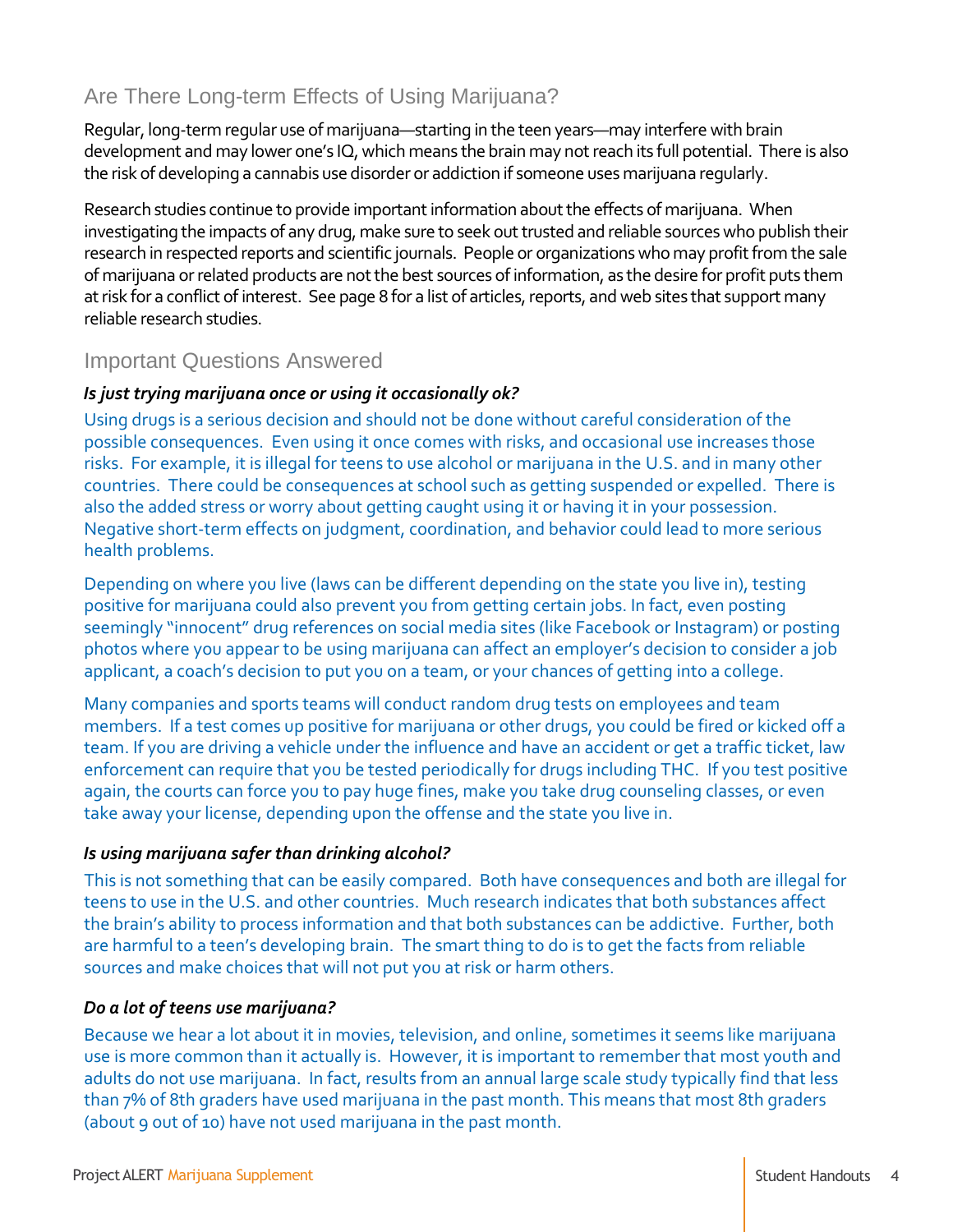#### *If it is legal to use marijuana in some states and places outside the U.S., does that mean it is safe?*

Different countries have different laws about marijuana. In some places it is outlawed, and in other places using it comes with many rules and safety warnings. It is a drug, and using drugs often comes with serious, sometimes severe, consequences.

In the U.S., the federal government classifies marijuana as an illegal "Schedule I" drug, meaning it currently has no recognized and agreed-upon medical benefit, and it has a high risk for abuse with possibly severe psychological or physical dependence. However, even though it's illegal at the federal level, some U.S. states have passed laws that are in conflict with U.S. federal law.

It is also illegal to transfer marijuana between U.S. states. For example, you cannot buy a joint in Colorado, which is a state that allows recreational use, and bring it to another state, *even if the state you're bringing it to allows recreational use*. The same rule applies to transferring marijuana between the U.S. and other countries; if you are caught in possession, you may end up in jail or prison.

Some states have approved the use of medical marijuana and a few states have approved the use of marijuana for recreational use. However, most federal employers at both state and national levels still consider it illegal to use marijuana and this can disqualify people from getting a job with those agencies.

Note that in the U.S., recreational marijuana use is illegal in all states for anyone under 21.

#### *Is it true that smoking marijuana does not affect driving or increase risk for accidents?*

No, this is not true. Marijuana is a very strong, mind-altering substance that can greatly affect one's view or perception of the environment and distort one's senses (like sight, sound, and coordination), thus negatively affecting one's driving ability. As with alcohol, it is illegal to drive under the influence of marijuana, and the penalties can be very severe. Reports from law enforcement and transportation authorities have reported an increase in motor vehicle accidents due to marijuana intoxication.

#### *How long does it take for marijuana/THC to leave the body?*

Through high-tech methods used in modern laboratories, drug testing has come a long way in recent years, revealing how long various substances remain in the body. Even though the "high" can wear off within several hours, since THC is stored in body fat, it can be detected in bodily fluids such as urine and blood for several days to several weeks. It can also be detected in body hair. This means a person can test positive for THC long after they first used it.

#### *Is marijuana addictive?*

The short answer is yes, it can be addictive; however, not everyone who uses marijuana will become addicted to it. Some people develop what is known as *cannabis use disorder*, which happens when a person has a strong mental desire and urge to use marijuana; this is often referred to as a having a *psychological dependency*. This may also cause a person to feel physical withdrawal symptoms, like nervousness or shakiness, when they are not using it. Cannabis use disorder affects about 3% of the entire U.S. population, but about 1 out of every 3 people who have used marijuana in the past year show the signs and behaviors of having a cannabis use disorder. Risk of developing a cannabis use disorder increases the earlier one begins using and becomes more likely with longer-term and regular use, and in extreme cases can lead to addiction.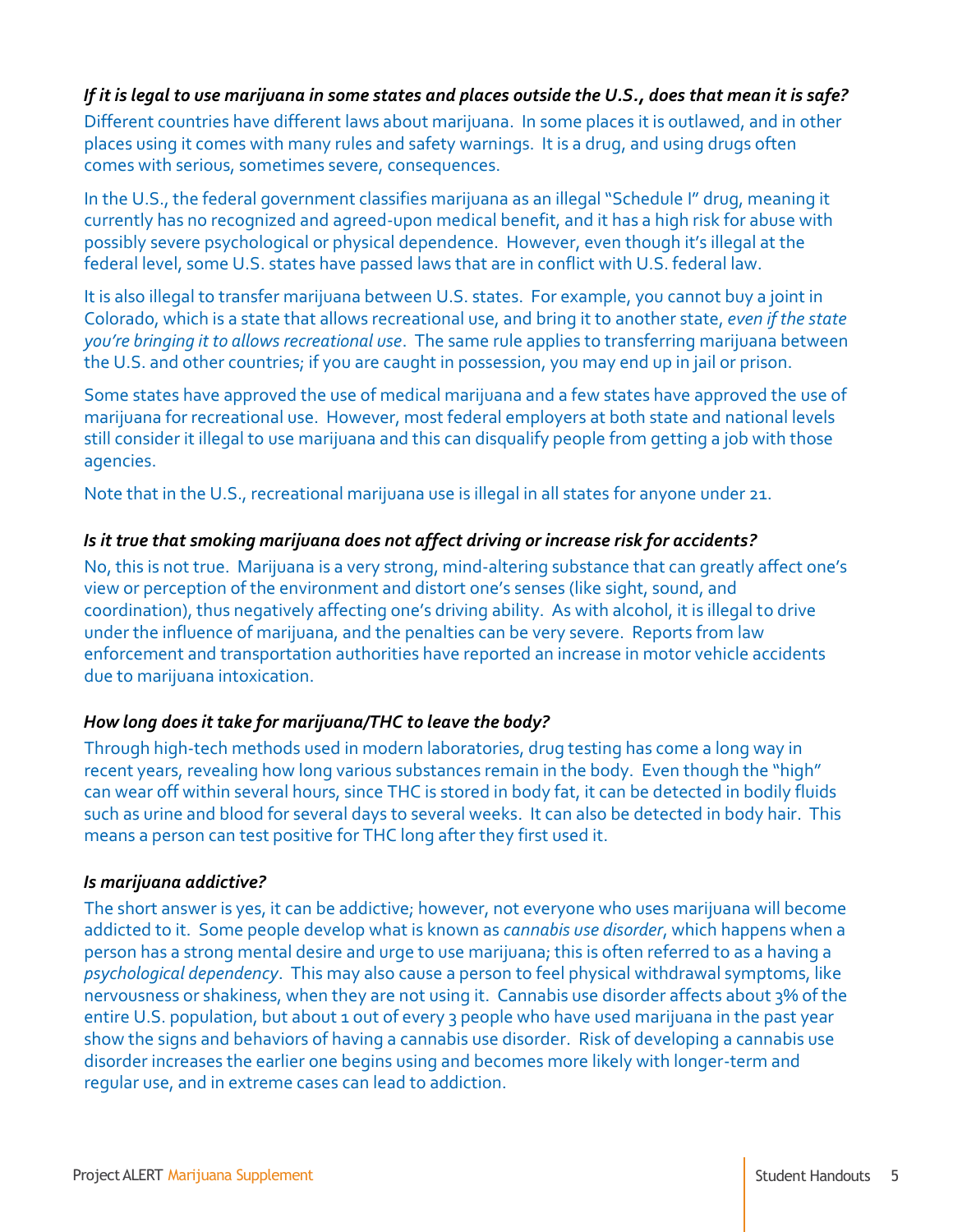#### *What is "dab" or "dabbing"?*

*Dab* is a street name for marijuana oil that is removed from the cannabis plant through a process using toxic chemicals and heat. The oil-like liquid is then spread out onto a sheet, where it dries and hardens, and ends up looking a lot like peanut brittle without the peanuts. Dab has a very high level of THC, and also contains the chemicals that were used to produce it. When a small piece of it, a dab, is placed on the nail of a special pipe that's been heated by a blowtorch, it turns into a vapor, which the user

*"dab" or "shatter"*

inhales. The effect, even from a piece of dab the size of a small pebble, can be much stronger than smoking a joint.

Since smoking dabs (or "dabbing") requires using a blowtorch to heat up the drug to inhale the vapor, the risks of sudden explosions, house fires, and severe burns are very serious. In recent years, among some users, it has become a popular form of marijuana, and it is extremely unsafe.

#### *What is "synthetic" (or "fake") marijuana?*

Synthetic marijuana is a man-made drug that contains chemicals similar to the THC found in marijuana, which is why it is often referred to as fake marijuana. Like THC, the chemicals in synthetic marijuana are mind-altering and affect the brain in a similar way that marijuana does. The manufactured chemicals are sprayed onto some type of plant material, such as leaves, and sold in small, colorful packets with names like Spice, K2, Moon Rocks, and Scooby Snax. It is then smoked as one would smoke a joint. It is also available in liquid form for use in a vaping device like

an e-cigarette, and it can also be brewed as a tea. Although authorities have tried to make these drugs illegal, manufacturers can bypass these laws by changing the chemical formulas in their mixtures.

These drugs are often produced in unregulated labs or perhaps in someone's backyard or home, thus the amount of the mind-altering content of the synthetic drug and other possibly harmful substances in it is unknown. This means that the physical and mental effects can be unpredictable; they can be similar to or greater than the effects of marijuana, or they can be more severe and harmful to your body and your brain. As with other drugs, it is possible to overdose on synthetic marijuana.



*"Scooby Snax" (synthetic marijuana)*

#### *Are there medical benefits to using marijuana?*

When cannabis is prescribed for a medical condition, it is referred to as "medical marijuana," and the "patient" is under a medical doctor's care. Medical marijuana can be taken in a variety of ways: in pill form, smoked, or eaten as an edible. It can still possess the mind-altering drug THC and all its related effects. However, depending on the patient's condition, a doctor may choose to prescribe a variety of cannabis that is higher in non-mind-altering CBD and lower in THC. The use of medical marijuana is controversial and requires further study to understand how it can best be used to treat certain medical conditions. Some studies have found medical benefits of marijuana for individuals with specific physical concerns, such as relieving nausea and vomiting, stimulating appetite, and promoting weight gain in cancer patients; treating epilepsy and other neurological disorders; and decreasing inner eye pressure resulting from the eye disease known as glaucoma.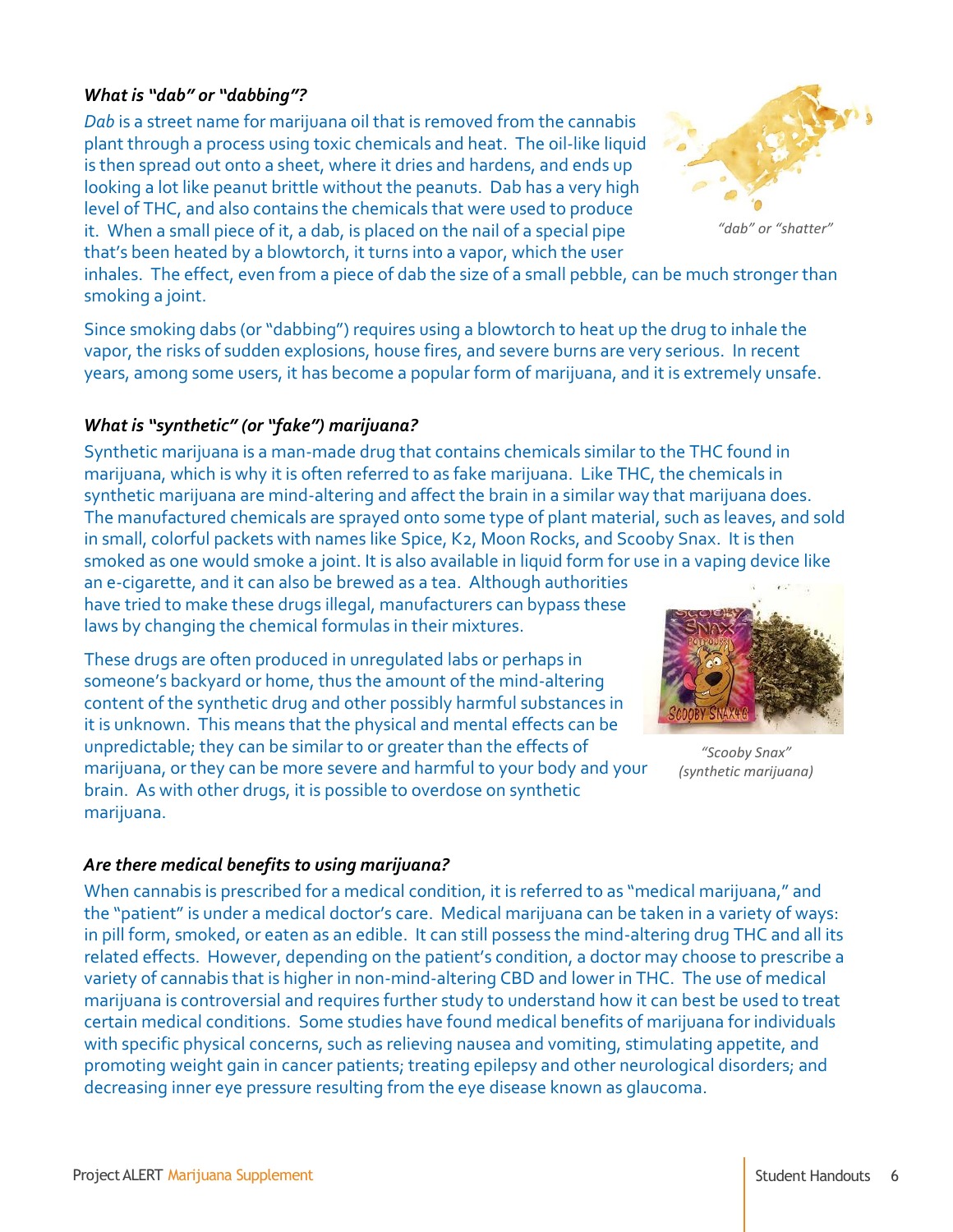Although medical marijuana is legal in some states, it is still considered a drug; and using it comes with safety risks and other consequences. There is a lot of research that indicates marijuana can be harmful when used by young people, such as its effect on brain development, academic performance, difficulty remembering things, and possible psychological difficulties related to depression and anxiety. It is a drug, and with all drugs, risks and benefits must be carefully considered and evaluated before using it.

#### *Is "hemp" the same thing as marijuana?*

No. Hemp is another variety of the *cannabis sativa* plant and hemp leaves look similar to marijuana leaves. But hemp does not have the mind-altering characteristics of regular marijuana and is not smoked to get a high. Since the hemp plant has naturally strong fibers, it is useful in manufacturing. Cloth, rope, and fuel are just a few of the products that can be made with hemp. It is also used as an additive in other products such as lotions and shampoos.



*hemp fiber*

#### *What can I tell my friends when they say marijuana is not harmful?*

Take the responsible approach and look for accurate and reliable information based on facts from sources like the [Centers for Disease Control and Prevention,](http://www.cdc.gov/) the [National Institute on Drug Abuse,](http://www.drugabuse.gov/) and the [U.S. Drug Enforcement Administration.](http://www.dea.gov/) If you feel like sharing what you learn with your friends, do so.

#### *What if people I know use marijuana?*

Although most teens and adults do not use marijuana, you may know someone who is using. If you hang around people who use drugs it increases the likelihood that you will use too, perhaps due to the pressure to fit in with others who use. Also, others may think you use drugs like marijuana if you hang around people who use them, and your reputation could be affected. It takes courage to resist the pressure to use when you are around others who are using. You may even find that you prefer to hang out with those who are not using and who have a healthy lifestyle.

Remember that it is *not up to you* to convince others to stop using; however, it *is up to you* to decide to stay healthy and drug-free.

### Online Resources

Click on the images below to access some helpful online resources.



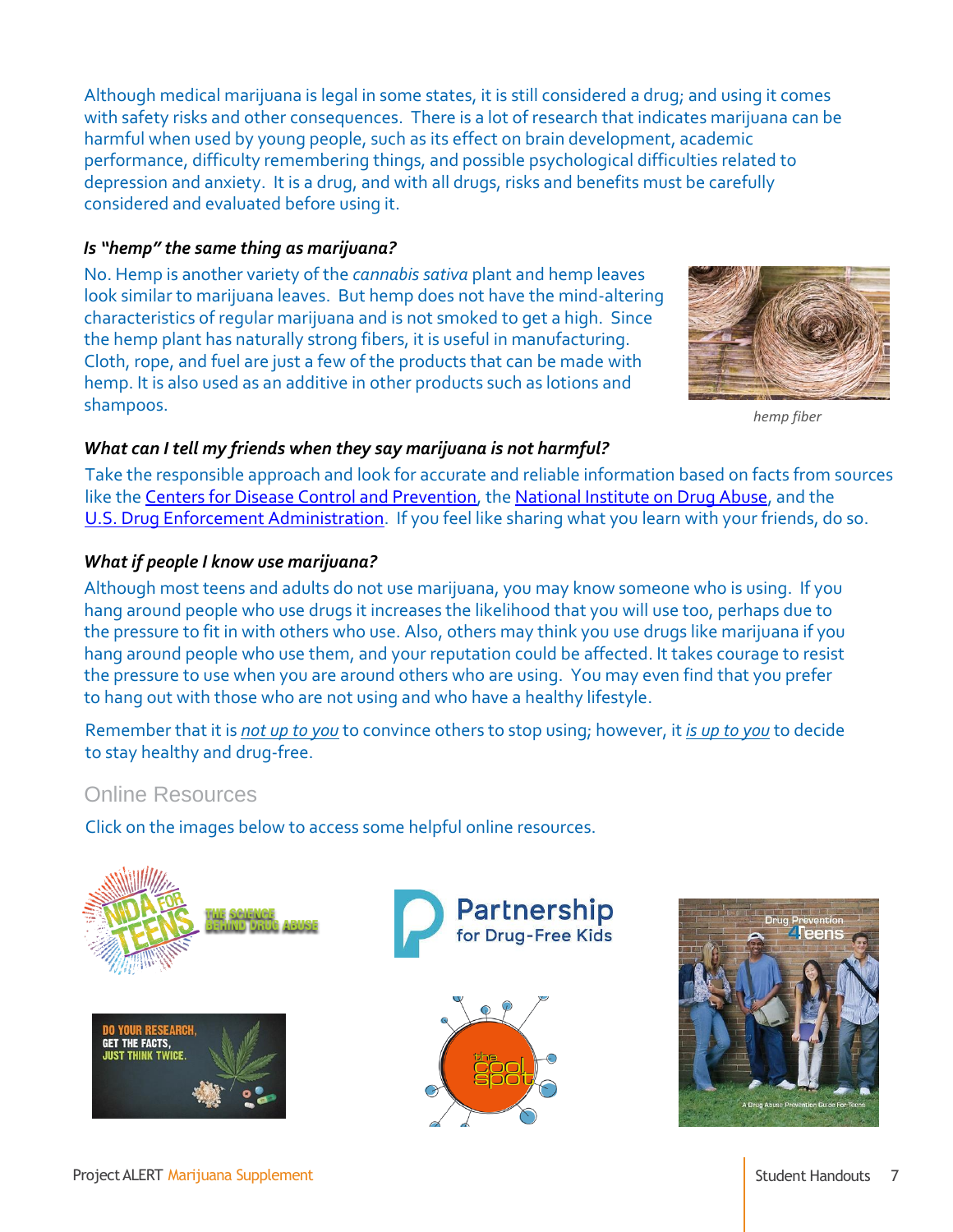#### Sources

- [Berry-Cabán, C.S.](http://www.ncbi.nlm.nih.gov/pubmed/?term=Berry-Cab%C3%A1n%20CS%5BAuthor%5D&cauthor=true&cauthor_uid=23327506)[, Ee J.](http://www.ncbi.nlm.nih.gov/pubmed/?term=Ee%20J%5BAuthor%5D&cauthor=true&cauthor_uid=23327506)[, Ingram, V.](http://www.ncbi.nlm.nih.gov/pubmed/?term=Ingram%20V%5BAuthor%5D&cauthor=true&cauthor_uid=23327506)[, Berry, C.E.](http://www.ncbi.nlm.nih.gov/pubmed/?term=Berry%20CE%5BAuthor%5D&cauthor=true&cauthor_uid=23327506), [& Kim, E.H.](http://www.ncbi.nlm.nih.gov/pubmed/?term=Kim%20EH%5BAuthor%5D&cauthor=true&cauthor_uid=23327506) (2013). Synthetic cannabinoid overdose in a 20-year-old male US soldier. *Substance Abuse, 34*(1):70-72.
- Colorado Department of Public Health & Environment. (n.d.). *Scientific literature review of marijuana-related health effects*. As of April 4, 2016: <https://www.colorado.gov/cdphe/scientific-literature-review-marijuana-related-health-effects>
- Grant, I., Atkinson, J.H., Gouaux, B., & Wilsey, B. (2012). Medical marijuana: Clearing away the smoke. *The Open Neurology Journal*, *6*:18-25.
- Hall, W., & Degenhardt, L. (2009). Adverse health effects of non-medical cannabis use. *The Lancet, 374:*1383–1391.
- Hasin, D.S., Saha, T.D., Kerridge, B.T., et al. Prevalence of marijuana use disorders in the United States between 2001-2002 and 2012-2013. *JAMA Psychiatry*, *72*(12):1235-1242.
- Institute for Social Research, University of Michigan. (2016) *Monitoring the future: A continuing study of American youth*. As of April 6, 2016: <http://monitoringthefuture.org/>
- Institute of Medicine. (1999). The Medical Value of Marijuana and Related Substances. In Joy, J.E., Watson, S.J. Jr., Benson, J.A. Jr., eds. *Marijuana and Medicine: Assessing the Science Base*. Washington, D.C.: National Academies Press; 1999. As of April 6, 2016: http://www.ncbi.nlm.nih.gov/books/NBK230711/
- Kalant, H. (2004). Adverse effects of cannabis on health: An update of the literature since 1996. *Progress in Neuropsychopharmacoly and Biological Psychiatry, 28*:849-863.
- Koppel, B. S., Brust, J. C. M., Fife, T., Bronstein, J., Youssof, S., Gronseth, G., & Gloss, D. (2014). Systematic review: Efficacy and safety of medical marijuana in selected neuologic disorders: Report of the Guideline Development Subcommittee of the American Academy of Neurology*. Neurology, 82:*1556-1563.
- Luna, P. J. (2011). Designer drugs... fashion goes synthetic. *The Educator*, Spring 2011. Los Angeles, Calif.: Project ALERT/The BEST Foundation. As of April 4, 2016: <http://www.projectalert.com/newsletters/spring-2011/designer-drugs-fashion-goes-synthetic>
- Luna, P. J. (2015). The changing landscape of cannabis. *The Educator*, Fall 2015. Santa Monica, Calif.: Project ALERT/RAND Corporation. As of April 4, 2016: <http://www.projectalert.com/newsletters/fall-2015/the-changing-landscape-of-cannabis>
- Mehmedic, Z., Chandra S., Slade, D., et al. (2010). Potency trends of Δ9-THC and other cannabinoids in confiscated cannabis preparations from 1993 to 2008. *Journal of Forensic Science, 55*(5):1209-1217.
- Meier, M.H., Caspi, A., Ambler, A., et al. (2012). Persistent cannabis users show neuropsychological decline from childhood to midlife*. Proceedings of the National Academy of Sciences USA,* 109:E2657-64.
- National Institute on Drug Abuse. (2016). *DrugFacts: Marijuana*. As of April 4, 2016: <http://www.drugabuse.gov/publications/drugfacts/marijuana>
- National Institute on Drug Abuse. (2015). *DrugFacts: Synthetic Cannabinoids*. As of April 6, 2016: <http://www.drugabuse.gov/publications/drugfacts/synthetic-cannabinoids>
- Office of National Drug Control Policy. (n.d.). *Answers to frequently asked questions about marijuana*. As of April 4, 2016: <https://www.whitehouse.gov/ondcp/frequently-asked-questions-and-facts-about-marijuana>
- Perez, E., Prokupecz, S., & Bruer, W. (2015). Summer surge of synthetic marijuana causes overdoses, crime. *CNN Politics, August 4, 2015*. As of April 6, 2016: <http://www.cnn.com/2015/08/04/politics/synthetic-marijuana-overdoses-crime/>
- Simons, J. S., Dvorak, R. D., Merrill, J. E., & Read, J. P. (2012). Dimensions and severity of marijuana consequences: Development and validation of the Marijuana Consequences Questionnaire (MACQ). *Addictive Behaviors, 37:*613–621.